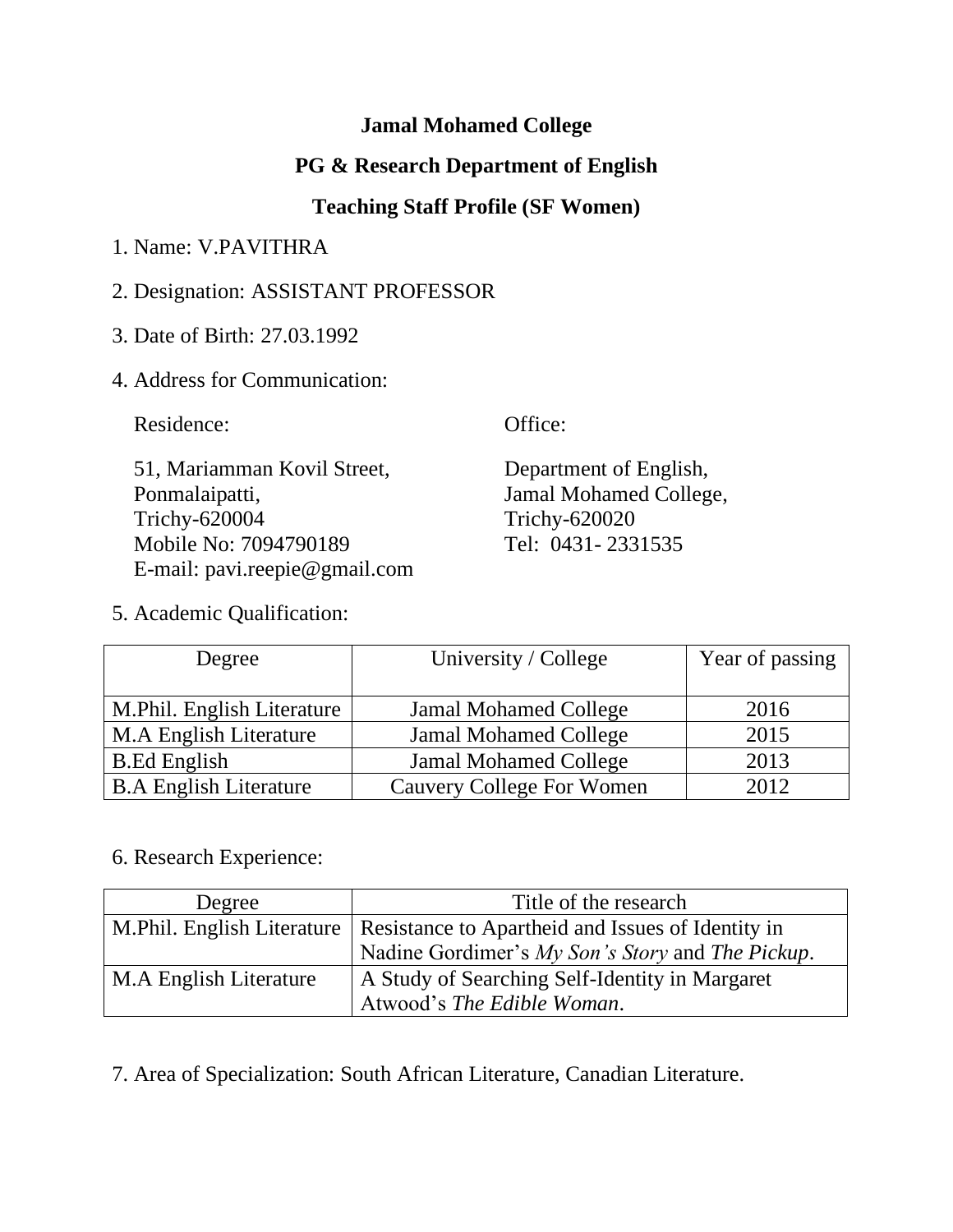- 8. Date of Appointment: 1.12.2016
- 9. Teaching Experience as on 31.12 .2017: 1 year 1 month

## 10. Service in Jamal Mohamed College:

| N <sub>o</sub> | Designation                | vears | months |
|----------------|----------------------------|-------|--------|
|                | <b>Assistant Professor</b> |       |        |

## 11. Service in other Institutions:

| S. No | Designation              | Institution | Years | Months |
|-------|--------------------------|-------------|-------|--------|
| -     | $\overline{\phantom{0}}$ | Nil         |       | -      |

#### 12. Research Guidance:

### a) M.Phil. Guided and completed: Nil

#### 13. Subjects taught:

| S. No | UG                             | PG | M.Phil. |
|-------|--------------------------------|----|---------|
|       | Poetry and One-Act             |    |         |
|       | Plays.                         |    |         |
| 2     | English for effective          |    |         |
|       | Communication I and II         |    |         |
| 3     |                                |    |         |
|       | <b>English for Competitive</b> |    |         |
|       | Examinations.                  |    |         |

- 14. Administrative Responsibility: Nil
- 15. Membership in Academic Bodies: Nil